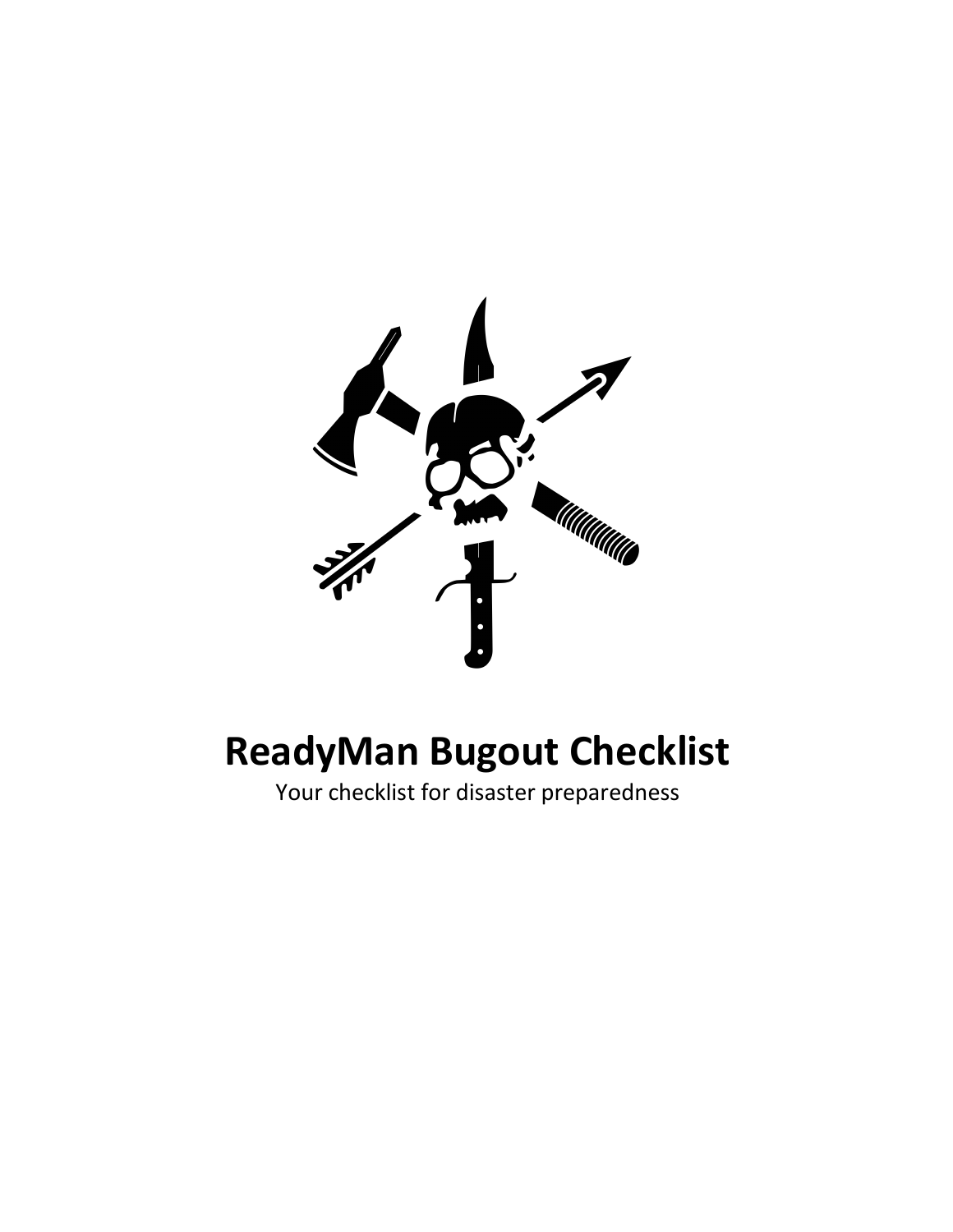#### **ReadyMan Bugout Checklist**

Don't be unprepared for a disaster – be the difference. There are essentials that should be added to any Bugout Kit, and they are listed here. These essentials are separated into 9 categories, as well as a "Must Have" section.

A more comprehensive guide and checklist can be found with the **Plan2BugOut**™ **Survival Engine.** Get access for free at rdymn.co/[freeplan2bugout](https://rdymn.co/freeplan2bugout)

#### **Packs and Bags:**

|                                                                  |                             | <b>Item</b> Suggested Brand     | <b>Weight (oz)</b> |                 |
|------------------------------------------------------------------|-----------------------------|---------------------------------|--------------------|-----------------|
|                                                                  |                             | <b>Backpack</b> Osprey Exos 48L | 33.9               | <b>Buy Here</b> |
|                                                                  | <b>Organizing Bags</b>      | Ziploc                          | 3                  | <b>Buy Here</b> |
|                                                                  | <b>Trash Compacter Bags</b> | Generic                         | 2.1                | <b>Buy Here</b> |
| <b>Notes:</b> The Trash Compactor Bags will be the liner for the |                             |                                 |                    |                 |
| <b>Backpack</b>                                                  |                             |                                 |                    |                 |

#### **Shelter:**

|                     |                         | <b>Item</b> Suggested Brand                                   | <b>Weight</b><br>(oz) |                 |
|---------------------|-------------------------|---------------------------------------------------------------|-----------------------|-----------------|
|                     | <b>Tent/Bivy</b>        | Six Moons Gatewood Cape                                       | 11                    | <b>Buy Here</b> |
|                     | 6 Tent<br><b>Stakes</b> | Six Moons Gatewood Cape                                       | 3                     | <b>Buy Here</b> |
|                     | <b>Sleep Pad</b>        | Generic                                                       | 2.1                   | <b>Buy Here</b> |
| <b>Sleeping Bag</b> |                         | Western Mountaineering UL 20<br>Degree                        | 31                    | <b>Buy Here</b> |
|                     | <b>Extra Socks</b>      | Darn Tough                                                    | 3.3                   | <b>Buy Here</b> |
|                     | <b>Beanie</b>           | <b>OR Gradient</b>                                            | 3                     | <b>Buy Here</b> |
|                     |                         | <b>Notes:</b> You can cram the Sleeping Bag into the Backpack |                       |                 |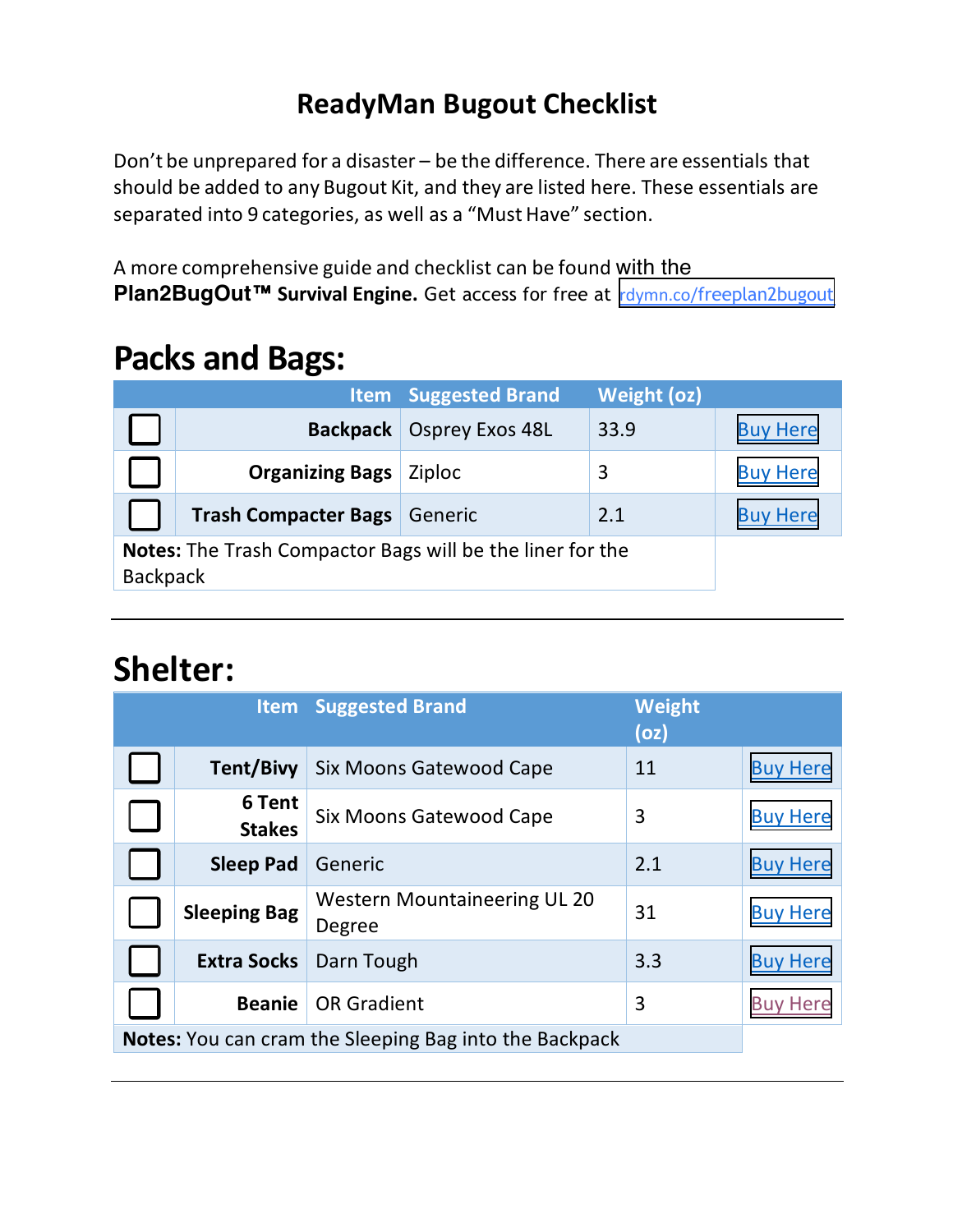## **Gear Bag:**

| <b>Item</b>                             | <b>Suggested Brand</b>            | <b>Weight</b><br>(oz) |                 |
|-----------------------------------------|-----------------------------------|-----------------------|-----------------|
| <b>Emergency Blanket</b>                | Titan                             | $\overline{2}$        | <b>Buy Here</b> |
| <b>Lighter</b>                          | <b>Bic Mini</b>                   | 0.4                   | <b>Buy Here</b> |
| <b>Backup Lighter</b>                   | <b>Bic Mini</b>                   | 0.4                   | <b>Buy Here</b> |
| Paracord                                | MSR Ultralight 32 ft.<br>Paracord | 2.5                   | <b>Buy Here</b> |
| <b>Knife</b>                            | Spyderco Ladybug                  | $\overline{2}$        | <b>Buy Here</b> |
| <b>Emergency Fire</b><br><b>Starter</b> | <b>Cotton &amp; Vasoline</b>      | 0.35                  | <b>Buy Here</b> |
| <b>Head Lamp</b>                        | Petzl eLite                       | 0.9                   | <b>Buy Here</b> |
| <b>Extra Flashlight</b>                 | <b>ThorFire Cap Light</b>         | 0.3                   | <b>Buy Here</b> |
| <b>Compass</b>                          | Silva 1-2-3 Starter               | $\mathbf{1}$          | <b>Buy Here</b> |
| <b>Mini Carabiners (2)</b>              | <b>RED</b>                        | 0.55                  | <b>Buy Here</b> |
| Cash                                    | <b>USD</b>                        | $\overline{4}$        |                 |
| <b>Maps</b>                             | <b>Road Maps</b>                  | 4                     | <b>Buy Here</b> |

## **Cooking:**

| <b>Item</b>        | <b>Suggested Brand</b> | <b>Weight (oz)</b> |                 |
|--------------------|------------------------|--------------------|-----------------|
| <b>Stove</b>       | Evernew w/ Stand       | 1.2                | <b>Buy Here</b> |
| <b>Fuel</b>        | 16 fl. Oz Alcohol      | 14                 | <b>Buy Here</b> |
| Stove Wind Screen  | Vargo Titanium         | 1.3                | <b>Buy Here</b> |
| Pot                | Vargo Bot              | 4.75               | <b>Buy Here</b> |
| <b>Pot Grabber</b> | <b>MSR</b>             | 1.55               | <b>Buy Here</b> |
| Spoon              | <b>Titanium Spork</b>  | 0.7                | <b>Buy Here</b> |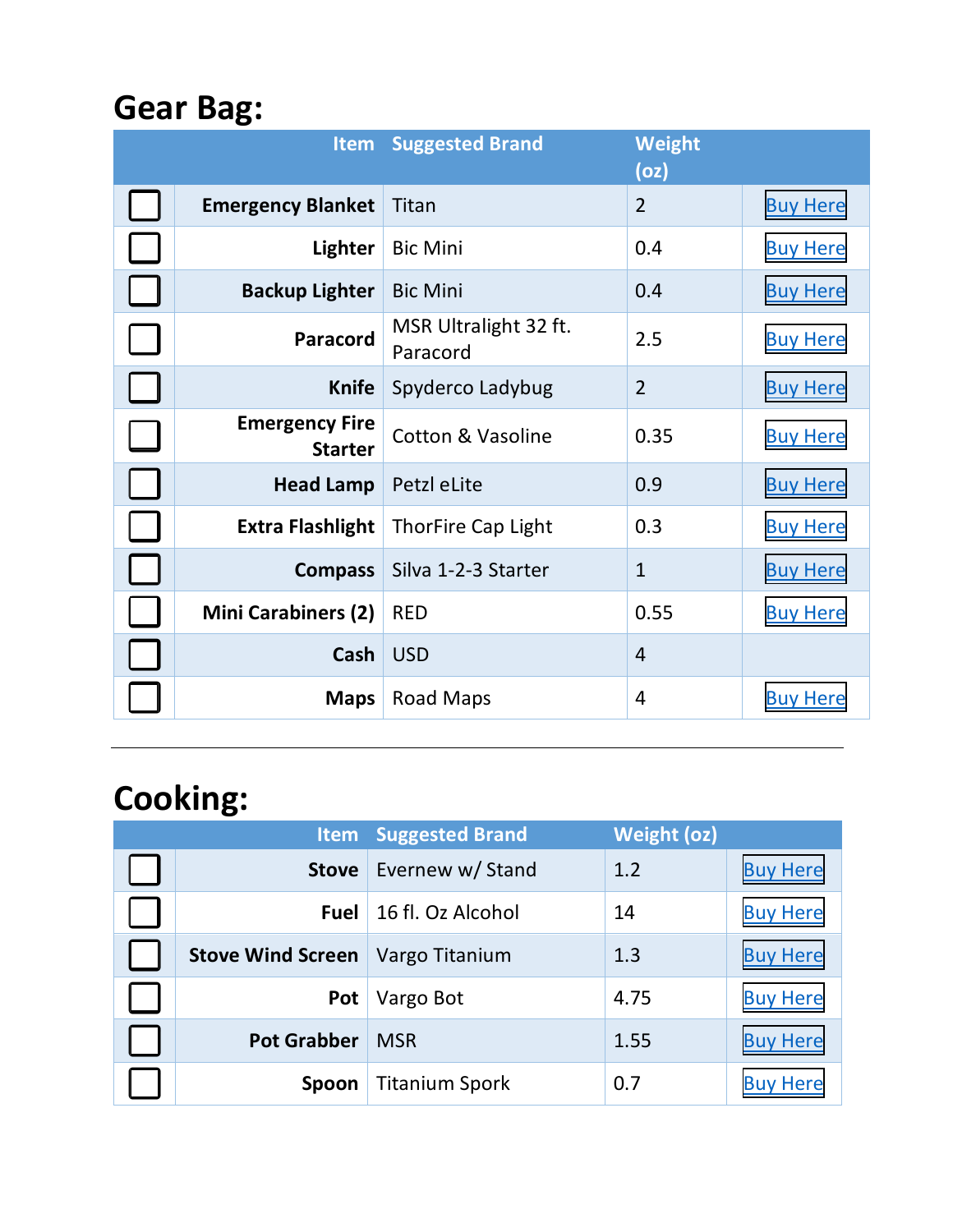| <b>Coffee &amp; Creamer</b> | <b>Black Rifle Coffee Instant</b>      | 6.7  | <b>Buy Here</b> |
|-----------------------------|----------------------------------------|------|-----------------|
| <b>Stove</b> Stove          | <b>Backup Wood</b>   ReadyMan Survival | 2.25 | <b>Buy Here</b> |

### **Water:**

|                                                       |                                  | <b>Item</b> Suggested Brand | <b>Weight (oz)</b> |                 |
|-------------------------------------------------------|----------------------------------|-----------------------------|--------------------|-----------------|
|                                                       | <b>Water Bottle(s)</b>           | Platypus (2)                | 2.5                | <b>Buy Here</b> |
|                                                       | Water Treatment   Iodine Tablets |                             | 0.1                | <b>Buy Here</b> |
|                                                       | <b>Water Filter</b>              | Lifestraw                   | 1.76               | <b>Buy Here</b> |
| <b>Water Flavor</b><br>1.4<br>Nuun<br><b>Buy Here</b> |                                  |                             |                    |                 |
| Notes: DON'T FORGET to fill your water bottles!       |                                  |                             |                    |                 |

## **Electronics:**

|                                                                                       |                                            | <b>Item</b> Suggested Brand | Weight (oz) |                 |
|---------------------------------------------------------------------------------------|--------------------------------------------|-----------------------------|-------------|-----------------|
|                                                                                       | <b>EMP-Resistant Bag</b>   Faraday Defense |                             | 0.2         | <b>Buy Here</b> |
|                                                                                       | <b>Solar Charger</b> Solarade              |                             | 6           | <b>Buy Here</b> |
| Notes: Put solar charger in an EMP-Resistant Bag, as well as<br>any phones and radios |                                            |                             |             |                 |

### **Med Kit:**

|                                                                                                                                          | <b>Item</b>                     | <b>Suggested Brand</b>         | <b>Weight (oz)</b> |                 |
|------------------------------------------------------------------------------------------------------------------------------------------|---------------------------------|--------------------------------|--------------------|-----------------|
|                                                                                                                                          | <b>First Aid Kit</b>            | Tape, Crazy Glue,<br>ibuprofen | 0.9                | <b>Buy Here</b> |
|                                                                                                                                          | <b>N95 Masks (2)</b>            | 3M 8511                        | $\mathbf{1}$       | <b>Buy Here</b> |
|                                                                                                                                          | <b>Tourniquet</b>               | <b>RATS</b>                    | 2.55               | <b>Buy Here</b> |
|                                                                                                                                          | <b>Dosimeter Chip</b>           | Rad Triage                     | 0.3                | <b>Buy Here</b> |
|                                                                                                                                          | <b>Potassium Iodine Tablets</b> | <b>IOSAT</b>                   | 0.3                | <b>Buy Here</b> |
| Notes: Don't forget Crazy Glue in your First Aid Kit. It's important<br>(and safe) to glue blisters and cuts so you can avoid infection. |                                 |                                |                    |                 |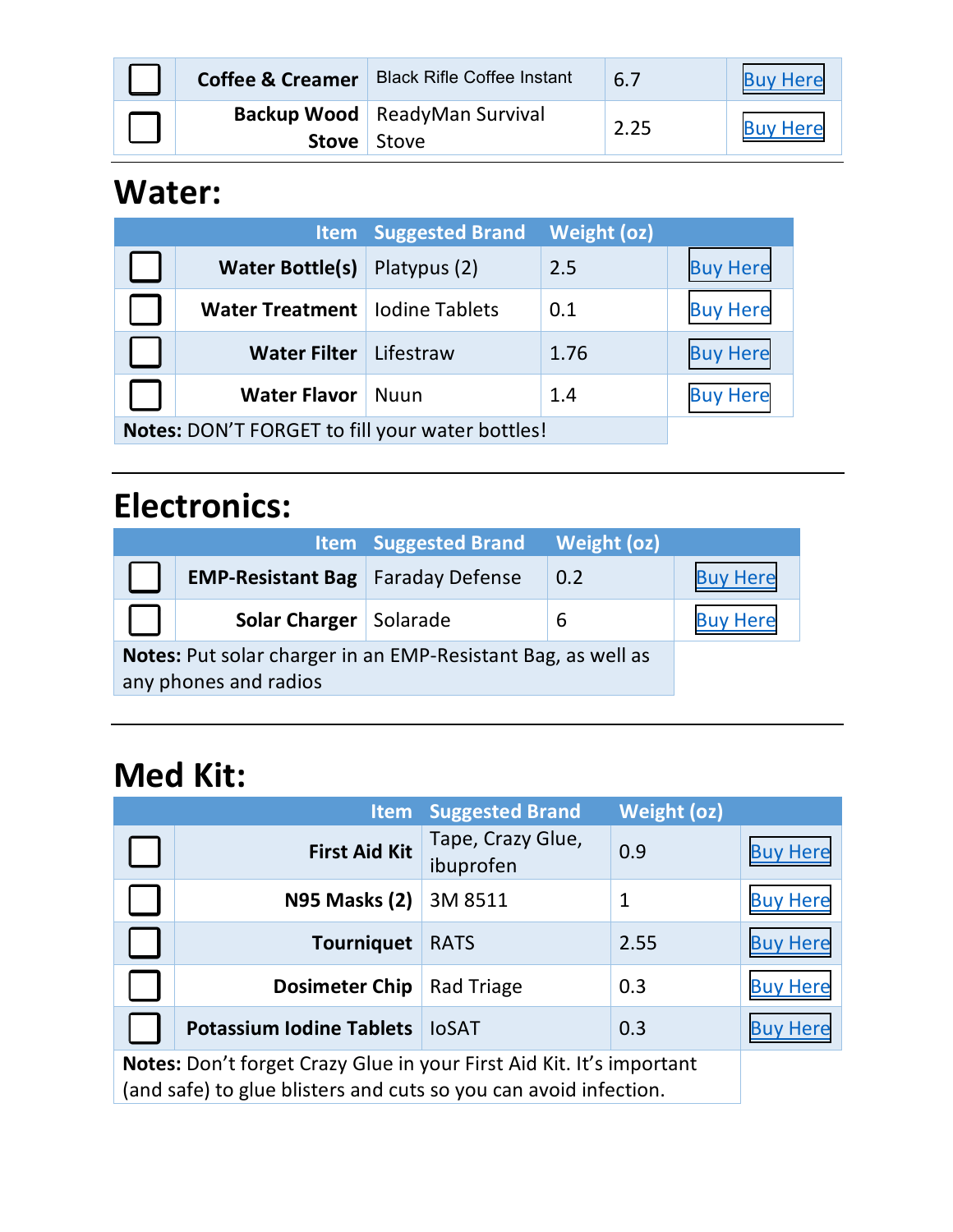## **Personal Hygiene:**

|                                         | <b>Item</b>      | <b>Suggested Brand</b>                        | <b>Weight (oz)</b> |                 |
|-----------------------------------------|------------------|-----------------------------------------------|--------------------|-----------------|
|                                         | Toothbrush       | Generic                                       | 0.2                | <b>Buy Here</b> |
|                                         |                  | <b>Toothpaste</b> Crest Travel                | 1                  | <b>Buy Here</b> |
|                                         | Soap             | 1 oz. Dr. Bonner's                            | 1.6                | <b>Buy Here</b> |
|                                         | <b>Repellent</b> | Repel 100 1oz.                                | 0.96               | <b>Buy Here</b> |
|                                         |                  | <b>Fecal Paper/Stuff</b>   Wet Wipes & Tissue | 3.8                | <b>Buy Here</b> |
| Notes: Put soap in small travel bottle. |                  |                                               |                    |                 |

#### **Food:**

|                                                         | Item Suggested<br><b>Brand</b> | Weight<br>(oz) |                 |
|---------------------------------------------------------|--------------------------------|----------------|-----------------|
| <b>Freeze Dried Food (5 day)</b> Mountain House   64.55 |                                |                | <b>Buy Here</b> |
| <b>Survival Snack (3200</b><br>Calories)                | <b>Survival Bar</b>            | 16             | <b>Buy Here</b> |

And lastly, don't forget to throw these in your kit as well:

#### **Must Haves:**

| <b>Item</b>                 | <b>Notes</b>                     |
|-----------------------------|----------------------------------|
| <b>Driver's License</b>     | Keep in pocket                   |
| <b>Cell Phone</b>           | Keep charged as much as possible |
| <b>Social Security Card</b> | Keep in waterproof container     |
| <b>USB Cable for Phone</b>  | Grab the correct cable           |